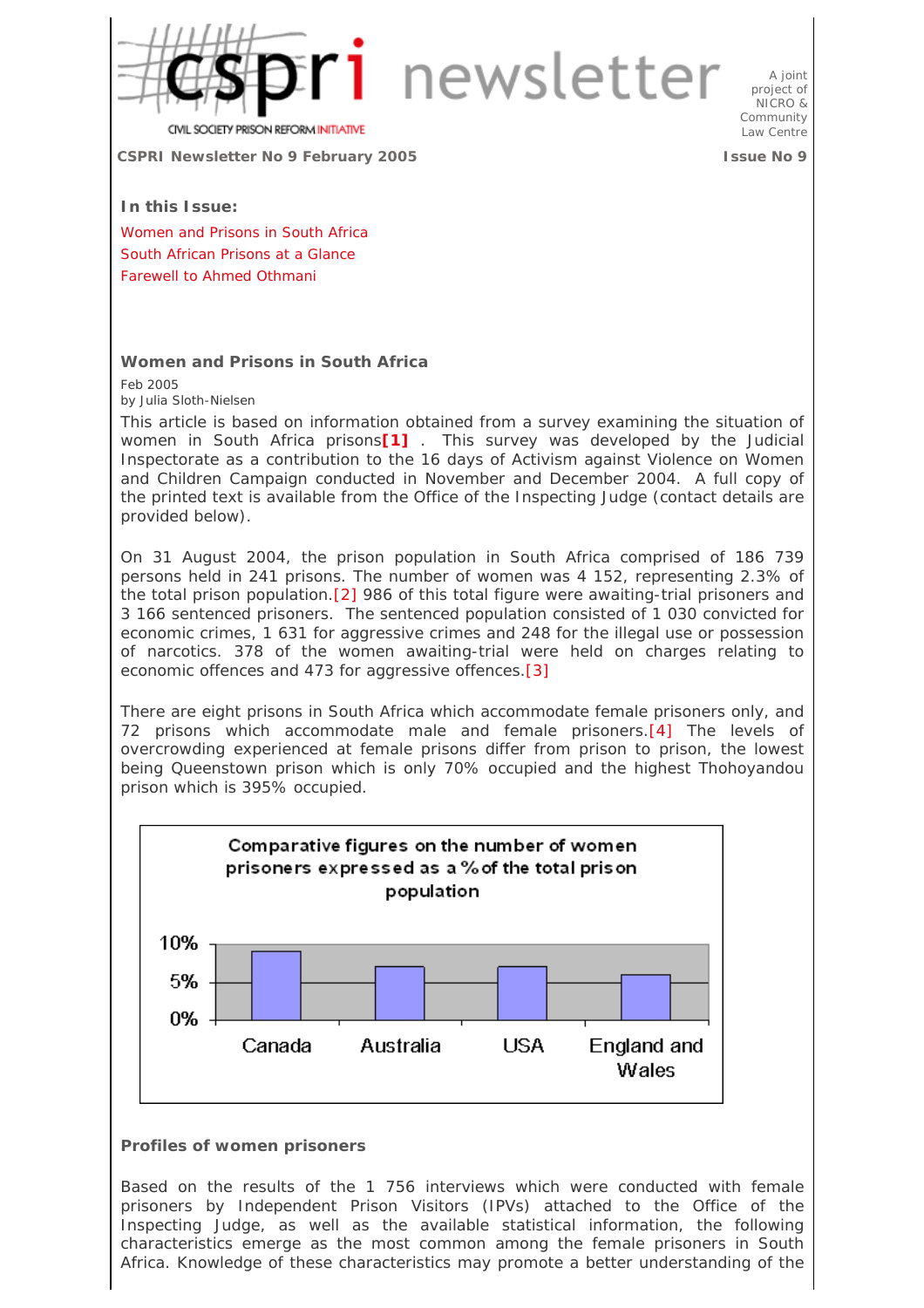reasons why women are involved in crime and assist in developing clearer profiles of women who are imprisoned.

# **Age group**

The majority of women prisoners (51%) fall within the age category of 30 to 50 years. 6% of female prisoners are older than 50 years. Comparatively female prisoners are slightly older than their male counterparts, on average 60% of male prisoners are younger than 30 years.

# **Female Children**



As at the 31 August 2004 there were 63 girls in prison in the country who were younger than 18 years old. 28 of them were sentenced and 35 were awaiting-trial.

## **Marital status and children**

Of the 1 756 female prisoners interviewed by IPVs, 72% were unmarried, 8% were divorced and 20% were still married. 84% of women prisoners are mothers. 33% of these mothers have one child, 25% have two children, 20% have three children and 22% have more than three children to care for. The vast majority of mothers (74%) reported that their children were in the care of family or friends, only 17% of those interviewed with children have children who have been placed in foster care, children's homes or have been adopted.

Of grave concern is that 55% of mothers reported to have no interaction with their children and have lost contact with them. This is reported to be one of the main contributing factors to the frustration experienced by women in prisons. There are 192 infants and toddlers in prison with their mothers.



# **Conditions in female prisons**

A survey was undertaken of the conditions of detention of women by IPVs. Inspectors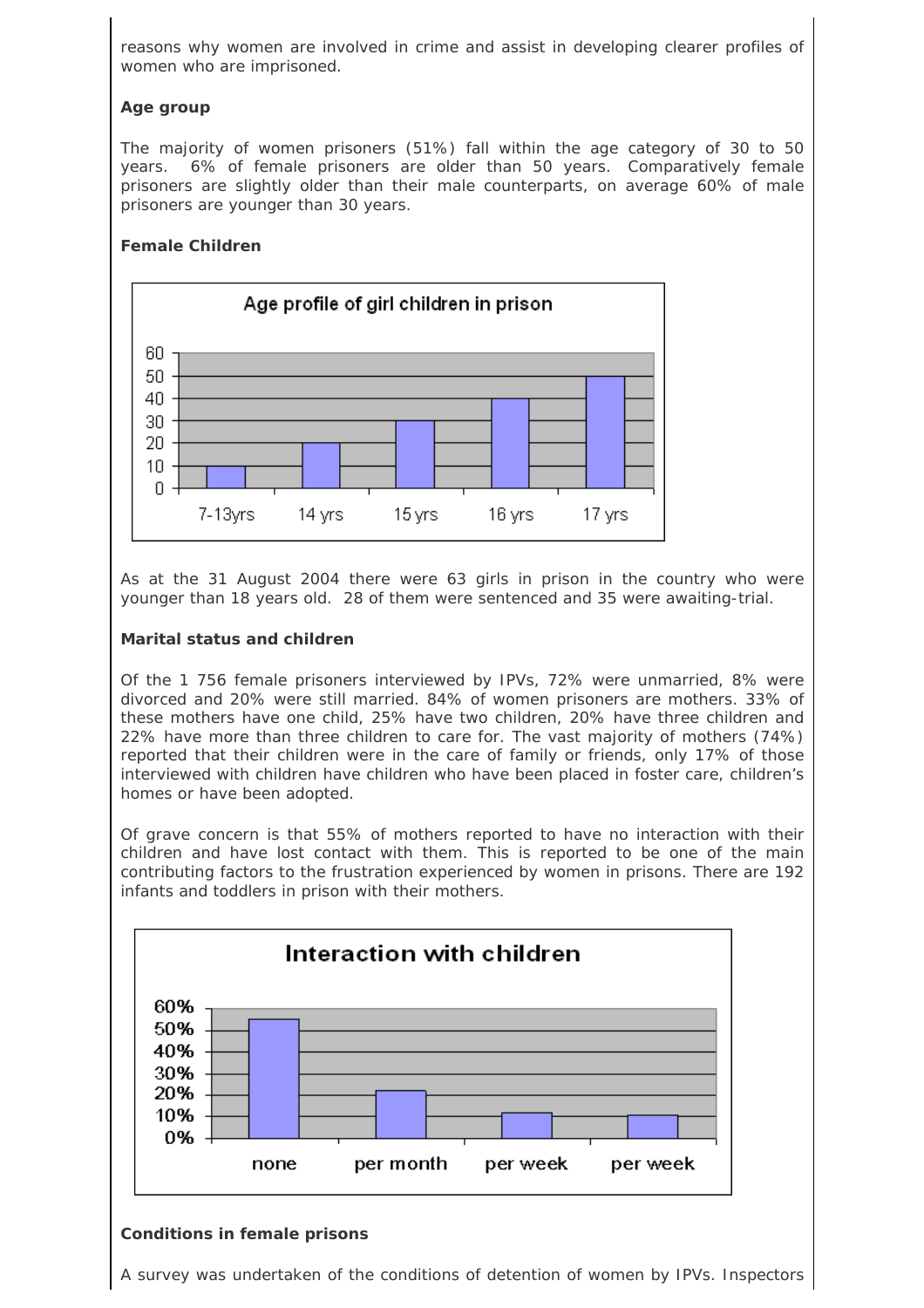visited the eight prisons which are restricted to women only, and a further six which have separate sections which accommodate female prisoners. The fourteen prisons visited hold nearly 70 % of the female prisoner population in the country. Some identified challenges were:

- 63% of all female prisoners reported that they are kept in a prison which is more than 100km from their home towns.
- The most common complaint to IPVs concerns the difficulties female prisoners have in maintaining contact with their families. Under certain circumstances, however, the policy of permitting 45 minutes for non-contact visits and an hour for contact visits is waived. When family members travel a significant distance to visit their loved ones, their visits can be extended for up to three hours.
- Many centres which cater for women prisoners were not designed for the special needs of women. The facilities for women with babies are inadequate. In Thohoyandou, for example, where there is only a rudimentary crèche, ten mothers and their children (all under the age of two years of age) share a communal cell with 35 other women.
- As most prisoners, including women, still occupy outdated prison buildings, many still have to eat their meals in their cells. Cells are generally equipped only with beds, and not with tables.
- A further issue of concern for female prisoners is the provision of toiletries. In general, the correctional authorities provide soap, toothbrush, toothpaste, and sanitary towels. It is the responsibility of the prisoners to provide their own shampoo and deodorant.

## **Offences**

On 31 August 2004, the detailed breakdown of the offences for which women were incarcerated, sentenced and awaiting trial, was as follows;

| (Sentenced and awaiting-trial)                        |                |  |  |
|-------------------------------------------------------|----------------|--|--|
| <b>Nature of Offence</b>                              | Totals         |  |  |
| Murder                                                | 914            |  |  |
| Theft other                                           | 879            |  |  |
| Assault serious                                       | 438            |  |  |
| Fraud and forgery                                     | 316            |  |  |
| Robbery common                                        | 178            |  |  |
| Economic crimes other                                 | 173            |  |  |
| Culpable homicide                                     | 151            |  |  |
| Robbery aggravating                                   | 129            |  |  |
| Prison offences                                       | 123            |  |  |
| Other                                                 | 109            |  |  |
| Murder attempted                                      | 104            |  |  |
| Trade/cultivate marijuana                             | 87             |  |  |
| Assault common                                        | 75             |  |  |
| Possess/use of marijuana                              | 62             |  |  |
| Trading in dangerous dependency developing medication | 59             |  |  |
| Crimes against the good order                         | 58             |  |  |
| Crimes against the family life                        | 44             |  |  |
| Damage to property                                    | 40             |  |  |
| Car theft                                             | 35             |  |  |
| Burglary / housebreaking                              | 34             |  |  |
| Possess/use of prohibited substance                   | 33             |  |  |
| Rape and attempted rape                               | 25             |  |  |
| Stock theft                                           | 24             |  |  |
| Kidnapping / child stealing                           | 24             |  |  |
| Trade/cultivate of prohibit substance                 | 23             |  |  |
| Indecent assault                                      | 5              |  |  |
| Possess/trade in intoxicating liquor                  | 5              |  |  |
| Driving under the influence                           | $\overline{2}$ |  |  |
| Good name and honor of a person                       | $\overline{2}$ |  |  |
| Crimes <i>i.r.o.</i> road traffic                     | 1              |  |  |
| <b>TOTAL:</b>                                         | 4152           |  |  |

The data above shows that 1 030 of the women in prison were convicted of economic crimes, 1 631 for aggressive crimes, and 248 for the illegal use or possession of narcotics. Of those awaiting trial, 378 were being held on charges related to economic offences and 473 for aggressive offences.

#### **Sentences**

# **FEMALE PRISONERS AS ON 31 AUGUST 2004**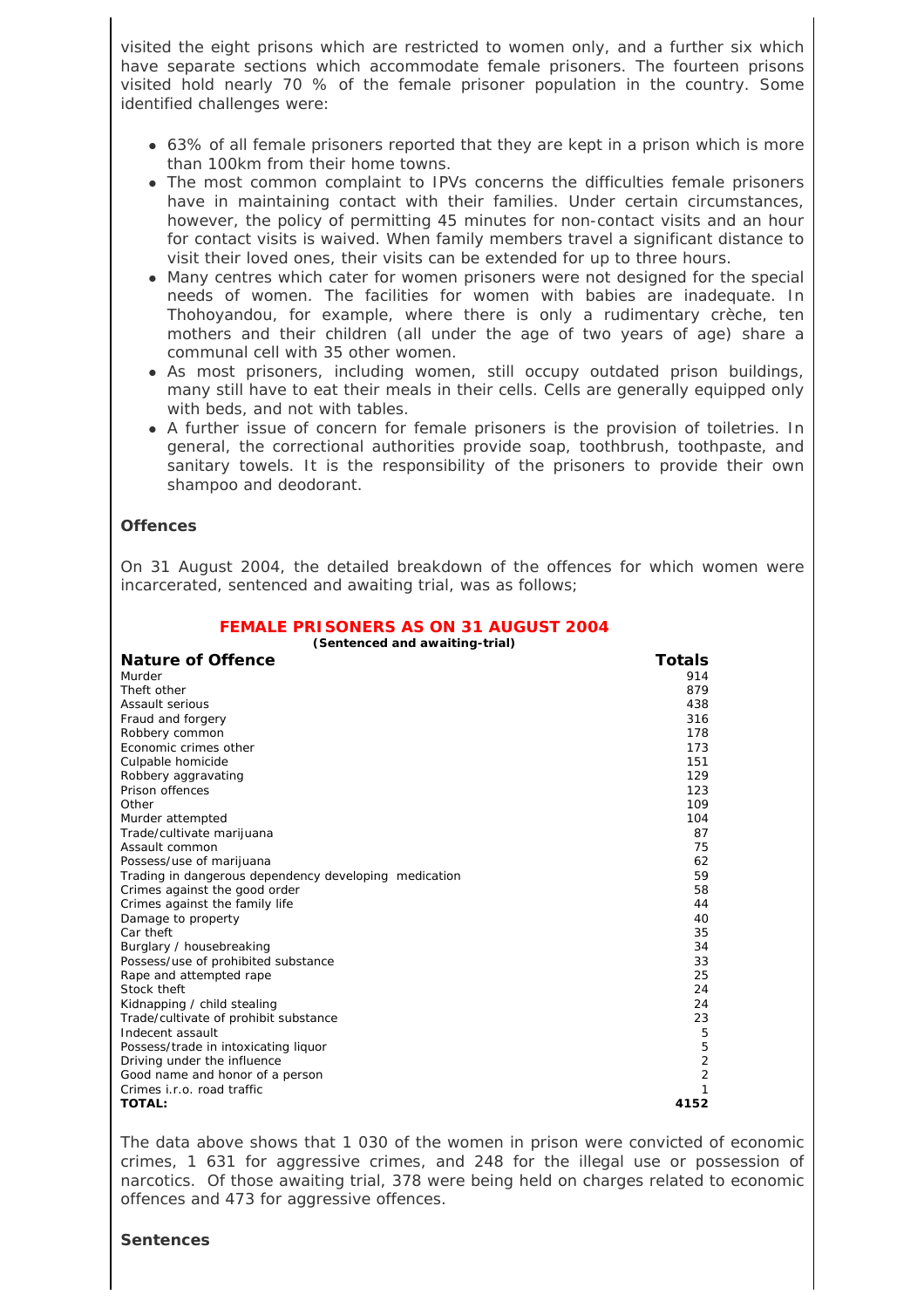The average sentence on 31 August 2004 that the 3166 sentenced female prisoners were serving was 5 years and 10 months. By comparison, the 1 905 female prisoners serving sentences on a comparable date in 1995 were serving an average of 3 years and 2 months. This indicates a marked trend towards longer sentences, which has increased the overall average sentence. This is supported by the increase in the number of female prisoners serving sentences of longer than 7 years, which since 1995 has increased by 300%.[5]

## **Socio-economic vulnerability**

Women's inferior socio-economic status in South African has been recognized at Constitutional Court level,[6] and the particular effects of this upon women's incarceration are stark. Of the 986 awaiting trial women in prison, 330 had beer granted bail but were unable to pay, nearly a third of all awaiting trial female prisoners. By comparison, the equivalent figure for male awaiting trial prisoners granted bail but unable to pay this is 7% of the awaiting trial population. Of the 330 that are unable to pay bail, 17 were imprisoned as an alternative to bail amounts set at less than R200.

208 of the sentenced women were given a fine with an alternative prison sentence, indicating that the court considered them to pose no risk to the community. This constitutes 6.5% of sentenced female prisoners.[7] These women, too, are in prison primarily as a result of poverty.

## **Women convicted of murder**

The following table presents a comparative profile of males and females in terms of murder and attempted murder.

| <b>CATEGORY</b>  | <b>GENDER</b> | <b>OFFENCE</b>          | <b>NUMBER</b> | <b>X OF TOTAL</b> |
|------------------|---------------|-------------------------|---------------|-------------------|
| <b>Sentenced</b> | <b>Male</b>   | <b>Murder</b>           | 22778         |                   |
| <b>Sentenced</b> | Female        | <b>Murder</b>           | 910           | 29.1              |
| <b>Sentenced</b> | Male          | Attempted Murder        | 6059          | 4.5               |
| <b>Sentenced</b> | Female        | Attempted Murder        | 791           | 2.5               |
| Awaiting trial   | Male          | <b>Murder</b>           | 5550          | 11.8              |
| Awaiting trial   | Female        | <b>Murder</b>           | 188           | 20.1              |
| Awaiting trial   | Male          | <b>Attempted Murder</b> | 1768          | 3.8               |
| Awaiting trial   | Female        | Attempted Murder        | 42            | . . 3∎            |

Nearly a third of female prisoners are in prison for the offence of murder or attempted murder, which is deserving of note. It is possible that a significant proportion of these women may benefit from the recent Supreme Court of Appeal judgment in *Ferreira and others* v *S*.[8] In this case a life sentence (imposed upon a woman who had her abusive partner murdered) was set aside on the ground that the phenomenon of the 'cycle of violence' that characterizes the situation of battered women, constitutes substantial and compelling circumstances that enable a sentencing court to impose  $\varepsilon$ lesser sentence than the prescribed minimum. *Ferreira's* life sentence was substituted with a sentence of 6 years, which would have been fully suspended had she not already served three years pending the finalization of the appeal process. It is understood that a process of review of women prisoners who murdered their partners in similar circumstances is presently being undertaken.[9]

## **Footnotes**

[1] Thanks to Gideon Morris of the Office of the Inspecting Judge of Prisons for permission to summarize and reprint some of the material in Women in South African Prisons. Copies of this book can be obtained from**:** Judicia Inspectorate of Prisons; Private Bag X9177; Cape Town; 8000 or 9th Floor, 1 Thibault Square, c/o Long and Hans Strijdom Streets, Cape Town. Tel 021-421-1012/3/4/5; Fax: 021-418-1069.

[2] Management Information System of DCS.

[3] The number of awaiting-trial women who were unable to pay their bail constituted 33% of the total awaitingtrial women prison population. 208 of the sentenced women were given a fine with an alternative prison sentence The Report of the Judicial Inspectorate reveals great concern about the huge increase in the number of female prisoners who are serving sentences of longer than 7 years, and ascribes this to the effects of the minimum sentencing legislation.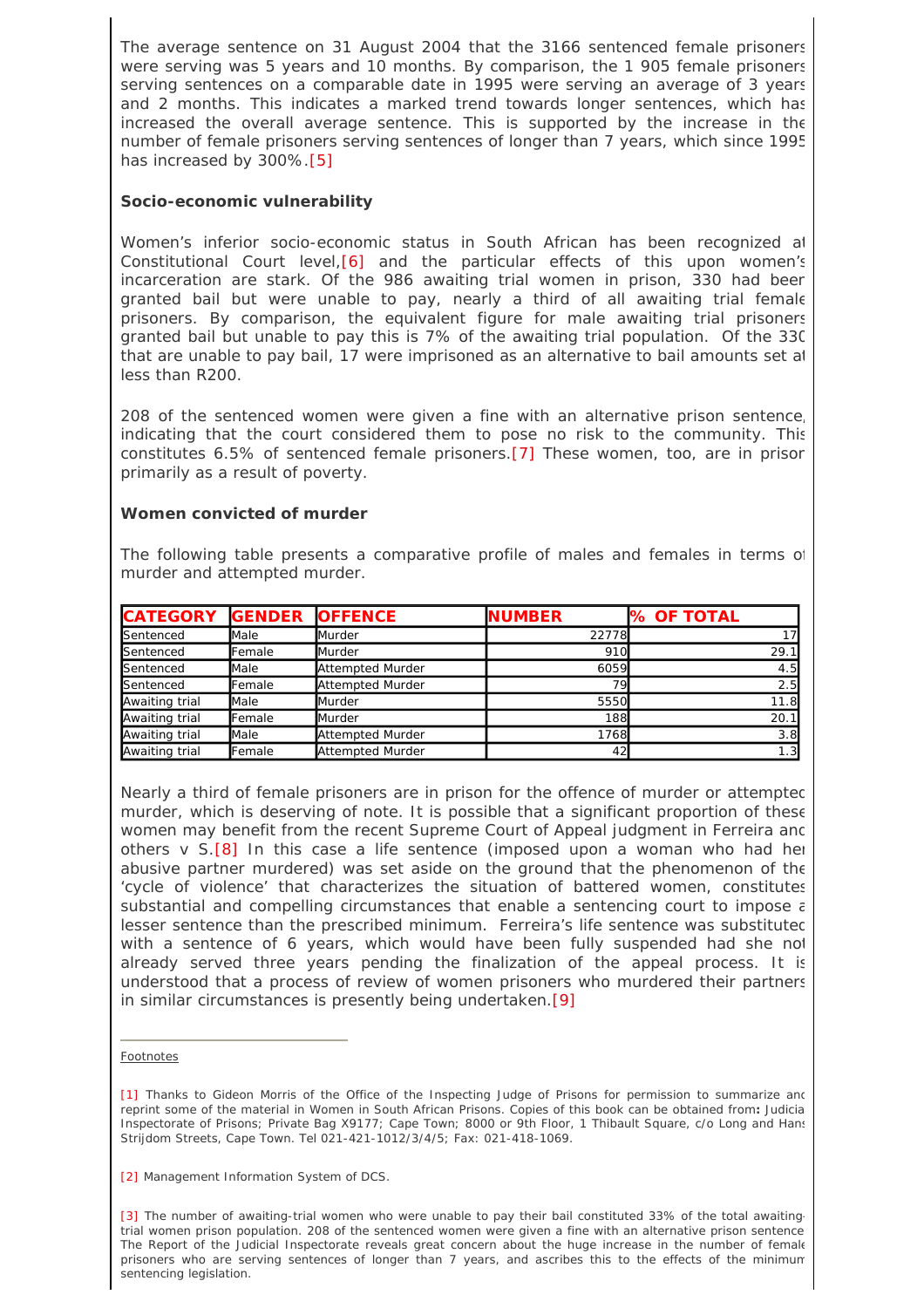[4] The number of female prisoners has risen significantly over the last ten years, even though their relative numbers have remained stable. The minority status of women is not peculiar to South Africa: it is a universal phenomenon. However, in this country, women constitute an even smaller minority of prisoners than they do in many other countries.

[5] This is ascribed to the effect of the minimum sentence legislation (Women in South African Prison**s** at p9).

[6] See for instance *Bannatyne* v *Bannatyne and another* 2003 (2) BCLR 111 (CC).

[7] A comparable figure for male prisoners detained as an alternative to paying a fine could not be established.

[8] Judgment handed down 1 April 2004, as yet unreported. See *R v Lavallee* (1990) 1 SCR 852 [SCC] (Canada) (also reported at 55 C.C.C. (3d) 97) and *Osland v The Queen* [1998] HCA 75 (10 December 1998) (Australia) or comparable jurisprudence.

[9] Personal Communication, Social worker at Westville Female Prison on 1 November 2004. It was indicated informally that initial investigations had shown that some 10% of the sentenced female prisoners in that facility might benefit from the *Ferreira* principles.

**TOP** 

## **South African Prisons at a Glance**

Feb 2005

by Lukas Muntingh

| <b>CATEGORY</b>                | Feb-04                  |                               | Oct-04 VARIATION |
|--------------------------------|-------------------------|-------------------------------|------------------|
| <b>P</b> risons                | 240                     | 228                           | $-5.0$           |
| Functioning prisons            | 233                     | 225                           | $-3.4$           |
| Closed prisons                 |                         |                               | $-57.1$          |
| Total prisoners                | 187065                  | 184871                        | $-1.2$           |
| Sentenced prisoners            | 132315                  | 137093                        | 3.6              |
| Unsentenced prisoners          | 54750                   | 47778                         | $-12.7$          |
| Males                          | 182892                  | 180813                        | $-1.1$           |
| Females                        | 4173                    | 4058                          | $-2.8$           |
| Children                       | 3973                    | 3406                          | $-14.3$          |
| Sentenced children             | 1698                    | 1678                          | $-1.2$           |
| Unsentenced children           | 2275                    | 1728                          | $-24.0$          |
| Total capacity                 | 113551                  | 113825                        | 0.2              |
| Overcrowding percentage        | 164.7                   | 162.4                         | $-1.4$           |
| Most overcrowded               | Durban Med C<br>387.60% | Johannesburg Med B<br>372.00% |                  |
| Least overcrowded              | Vryheid                 | Pomeray                       |                  |
|                                | 25.30%                  | 25.60%                        |                  |
| Awaiting trial 3 months $+$    | 23033                   | 21023                         | $-8.7$           |
| Infants in prison with mothers | 196                     | 201                           | 2.6              |

**TOP** 

## **Farewell to Ahmed Othmani**

11.12.04 by Catherine Simon

# **A Passionate Defender of Human Dignity**

The Director of Penal Reform International (PRI), Ahmed Othmani, died on Wednesday 8 December in Rabat (Morocco), the victim of a car accident. He was 61 years old.

Son of nomads, Ahmed Othmani grew up in the Sidi Bou Zid region, in Southern Tunisia. At Independence in 1956, when he was 13 years old he moved to Tunis to take up his studies. It was his first revolution. After a few months spent with his brother, he had to start taking care of



himself, away from all his relatives. He called this period "his break from the tribal world".

Ahmed Othmani neither complained about his teen years in Tunis nor about the solitude of living in a big city. He took this opportunity to read and discover the world. Having been brought up in a traditionalist environment - where his father had repudiated his first wife and taken two other